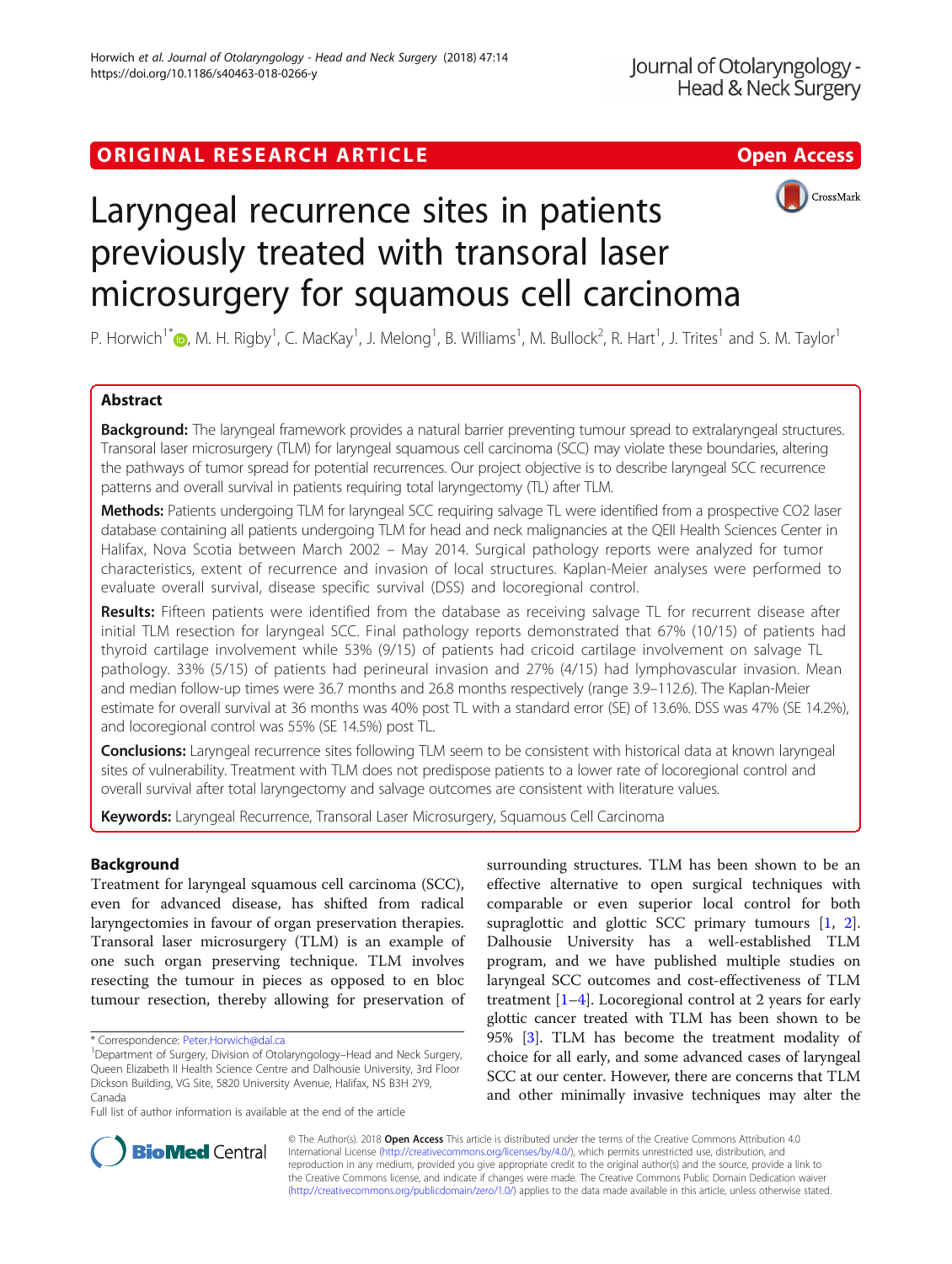natural laryngeal framework, predisposing patients to future recurrences and atypical tumour spread.

The laryngeal framework contains various cartilaginous and ligamentous structures, such as the conus elasticus, that provide natural anatomic barriers to tumour spread. Initially published by Kirchner in 1976, these framework studies also mapped out paths of least resistance for tumour spread, such as through the pre-epiglottic space and paraglottic spaces. This allows clinicians to have a sense of predictability for tumour spread and is the basis of both modern tumour staging guidelines and oncologic surveillance for recurrent disease.

The violation or compromise of these natural anatomic barriers of the laryngeal framework may lead to atypical tumour spread through perichondrial defects potentially facilitating early extralaryngeal spread and ultimately impacting patient survival. It is unclear from the literature if previous treatment with TLM alters the pathways for tumour spread in the larynx.

The purpose of this study is to determine if TLM of laryngeal SCC alters the natural barriers of the larynx leading to atypical sites of recurrence and to evaluate if TLM predisposes patients to lower rates of locoregional control and survival.

## Methods

This is a case series based on a center specific CO2 laser database containing all patients undergoing TLM for head and neck malignancies at the QEII Health Sciences Center in Halifax, Nova Scotia. Our TLM database is prospectively maintained and contains over 300 patients up to the publication date. All patients undergoing salvage total laryngectomy with a previous history of TLM treatment from April 2002 – March 2014 were identified. Baseline patient characteristics, pre-operative tumour stage, pathology report information and follow-up data were collected from the database proper. Pathology reports were all signed off by our local head and neck pathologist (MB). Our standardized, center specific pathological reporting for total laryngectomy specimens was followed that includes data on laryngeal subsites, areas of cartilage or bone involvement and areas of extra-laryngeal extension. Ethics approval for the study was obtained from the Nova Scotia Health Authority Research Ethics Board (ROMEO #1020643).

Kaplan-Meier 36-month survival analyses were performed using SPSS for the following endpoints: overall survival (OS) post TL, disease-specific survival post TL, and locoregional control post TL.

## Results

From the database, 15 patients were identified to have biopsy confirmed SCC of the larynx initially treated with TLM who required salvage TL for recurrent disease. Five out of 15 patients were found to have two TLM

Table 1 Baseline Patient Characteristics

| Patient Characteristics               | Value        |
|---------------------------------------|--------------|
| Male                                  | 14/15 (93%)  |
| Mean Age (range)                      | 66.5 (48-94) |
| History of Smoking                    | 6/15(40%)    |
| Radiation Prior to TL                 | 9/15(60%)    |
| Initial Laser to TL in Months (range) | $19.6(2-87)$ |
| TLM with Salvage Radiation            | 9/15 (60%)   |

treatments prior to proceeding to total laryngectomy. The majority of patients were male (93%) with a mean age of 66 (range 48–64). Baseline patient characteristics are illustrated in Table 1.

Thirteen patients had a glottic primary site while two patients had a supraglottic primary site. Both supraglottic primaries were centered on the left arytenoid cartilage with extension to the infra-hyoid epiglottis. Tumour stage on initial presentation varied from T1a (7%) to T3 (47%) (Table 2).

Lymphovascular and perineural invasion was found in 27% (4/15) and 33% (5/15) of patients respectively. Cricoid cartilage invasion was found in 60% (9/15) of specimens while thyroid cartilage invasion was found in 67% (10/15) of specimens. (Fig. [1](#page-2-0)).

Extra-laryngeal extension was present in 53% (8/15) of patients. Of those with extra-laryngeal extension, 62% (5/8) had tumour penetration through the thyroid cartilage and similarly 62% (5/8) had thyroid gland invasion. Tracheal involvement was found in 12% (1/8) of patients, while strap muscle involvement and cricothyroid membrane penetration were found in 37% (3/8) of patients. (Fig. [2](#page-2-0)).

Mean and median follow-up times were 36.7 months and 26.8 months respectively (range 3.9–112.6). The Kaplan-Meier estimate for OS was 40% (SE 13.6%) at 36 months post TL. The Kaplan-Meier estimate for disease specific survival (DSS) was 47% (SE 14.2%) at 36 months post TL. The Kaplan-Meier estimate for locoregional control was 55% (SE 14.5%) at 36 months post TL.

## Discussion

Previous anatomical studies have demonstrated that the natural laryngeal framework provides a predictable pathway for tumour spread [\[5](#page-4-0)–[9](#page-4-0)]. Physical barriers to tumour spread in the larynx include the conus elasticus, and the

**Table 2** TNM Staging on Initial Presentation

| Tumor Stage | Value      |
|-------------|------------|
| T1AN0M0     | 1/15(7%)   |
| T2N0M0      | 7/15 (47%) |
| T3N0M0      | 6/15(40%)  |
| T3N1M0      | 1/15(7%)   |
|             |            |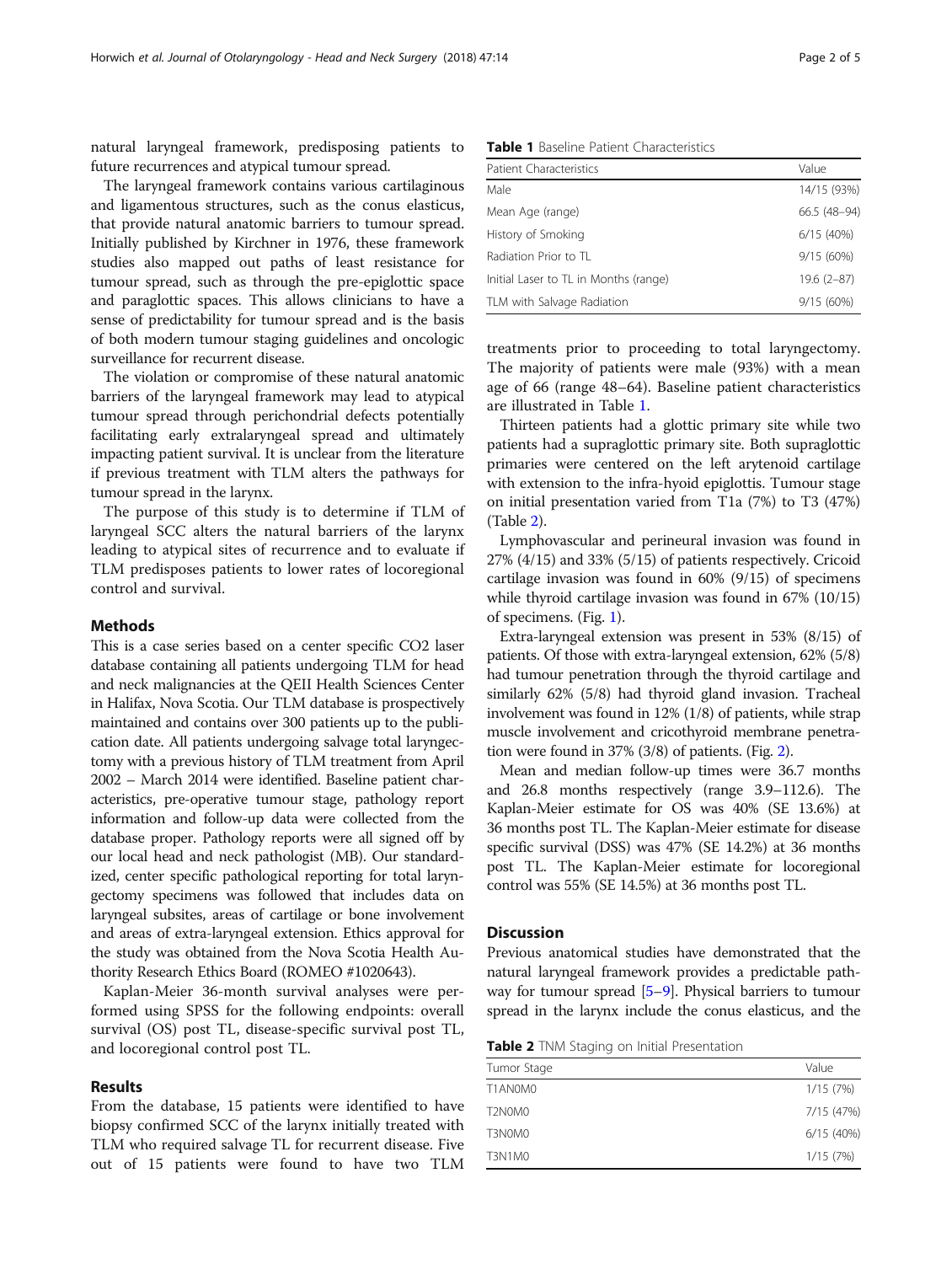<span id="page-2-0"></span>

perichondrium of the thyroid cartilage. With the introduction of minimally invasive techniques such as TLM, there are concerns that this natural framework may be altered, increasing the risk of atypical tumour spread and ultimately tumour recurrence. Our current study is the first in the literature to address this issue, by reviewing the pathology of tumour spread in patients who required a salvage TL after initial TLM resection.

Our study demonstrated that despite initial TLM resection, patients who developed a laryngeal recurrence did so in a similar predictable manner as demonstrated in previous anatomical studies [\[5](#page-4-0)–[9](#page-4-0)]. The pre-epiglottic space and paraglottic spaces are known to contain fibrofatty tissue and multiple lymphatic channels, providing a path of least resistance for tumour spread [[5\]](#page-4-0). The pre-epiglottic space is bound by the epiglottis posteriorly, the thyroepiglottic ligament inferiorly and the hyoepiglottic ligament superiorly. The pre-epiglottic space communicates with the bilateral paraglottic spaces, which are bound laterally by the perichondrium of the thyroid cartilage, posteriorly by the mucosa of the pyriform sinus and medially by either

the quadrangular membrane superior, or the conus elasticus inferior to the laryngeal ventricle.

Tumour spread after TLM in our study occurred most frequently by paraglottic extension into the cricoid and thyroid cartilage. Similarly, among patients with extra-laryngeal extension, tumour spread occurred most commonly through the thyroid cartilage (Fig. [3](#page-3-0)) and cricothyroid membrane, in keeping with known laryngeal framework vulnerabilities and tumour spread patterns described by Kirschner. The perichondrium of the thyroid cartilage is an important barrier to prevent direct extralaryngeal extension [[6](#page-4-0), [7\]](#page-4-0). As shown in Fig. [4,](#page-3-0) the medial perichondrium and thyroid cartilage have been invaded however the anterior perichondrial layer remains intact.

Interestingly, 5/15 (33%) patients had direct thyroid gland involvement on pathology review in our study – this is significantly higher than literature values. A recent systematic review and meta-analysis including 1180 patients by Kumar et al. noted a thyroid gland involvement rate of 10.7% in patients undergoing total laryngectomy [[10](#page-4-0)]. A 2015 publication from Mourad et al. reported thyroid

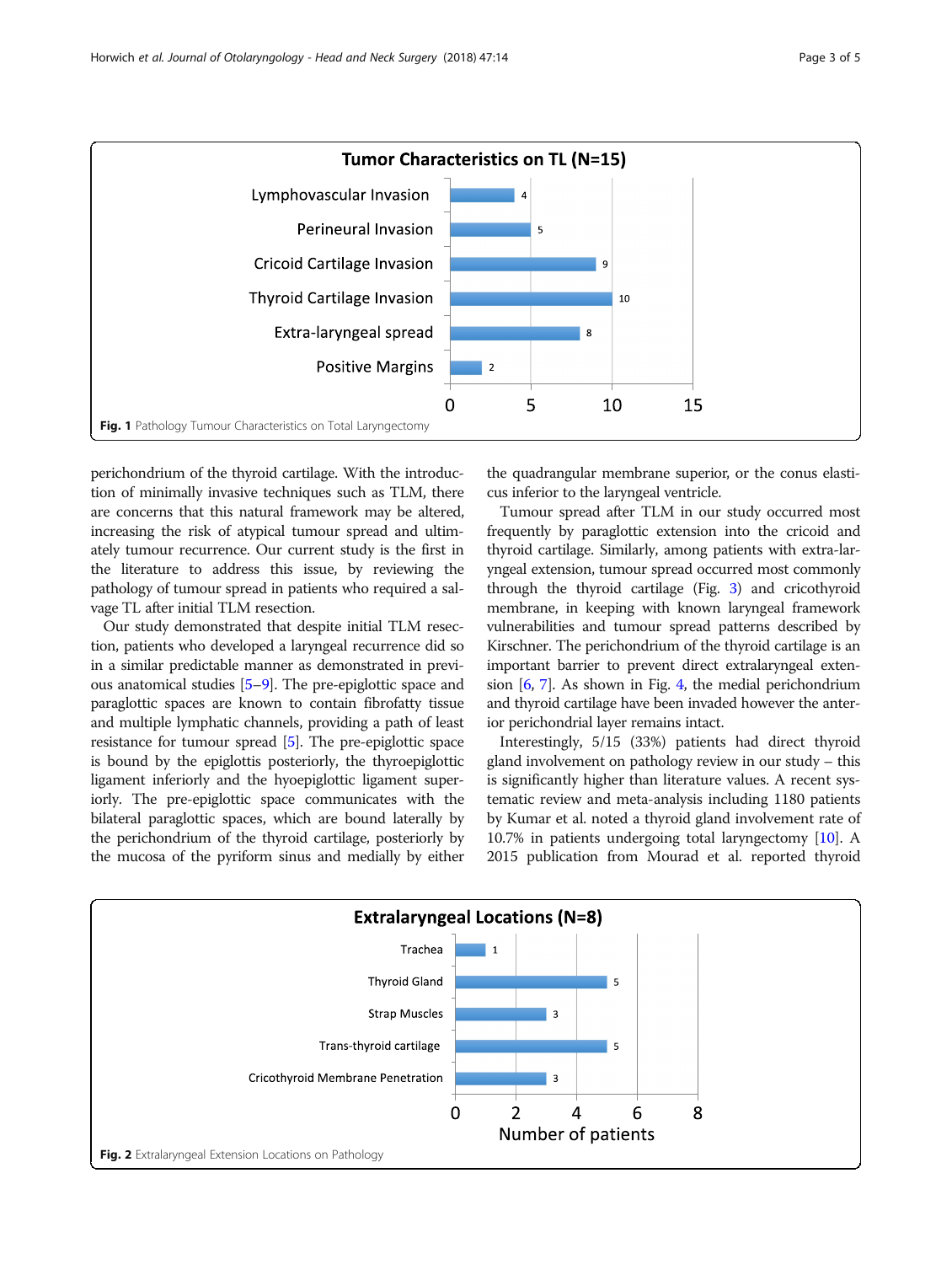gland involvement in 2.7% of 343 patients undergoing primary or salvage total laryngectomy [\[11\]](#page-4-0). Our results may indicate that previous TLM treatment may be an indication for thyroidectomy during total laryngectomy however with such a small sample size further study on this subject is required.

Our study also demonstrates that patients who undergo initial TLM resection for laryngeal SCC are not at an increased risk of locoregional recurrence or have a decrease in DSS after salvage TL when compared to patients undergoing primary TL. At 36 months, our patient population's DSS was found to be 47% — similar to previous studies reporting DSS between 50 and 60% for laryngeal SCC treated with primary TL [\[9,](#page-4-0) [12](#page-4-0), [13\]](#page-4-0).

Previous studies have demonstrated that radiation may induce changes to the laryngeal framework at the molecular level, possibly increasing the risk of tumour invasion [\[14,](#page-4-0) [15\]](#page-4-0). Five patients received primary RT prior to

TLM and subsequent TL. In the current study, 10 patients (66%) had postoperative radiation therapy (after TLM), prior to salvage TL. As a result, postoperative radiation may have caused changes to the laryngeal framework demonstrated in the final pathology. Zbaren et al. demonstrated that patients with primary radiation failures requiring salvage TL had statistically increased tumor multifocality versus concentric growth patterns found in primary laryngeal cancers treated with total laryngectomy [[15](#page-4-0)]. Given our study had maintained predicted laryngeal patterns of tumour spread, it is unlikely that radiation therapy had a significant impact on our results.

Our study is not without limitations. One of the major limitations of our study is the relatively small sample size. In order for tumour spread after TLM to be adequately characterized, pathology of the entire larynx needed reviewing. This limited our inclusion criteria to only those patients who underwent a salvage TL for locoregional recurrence after initial TLM resection. Previous studies have also demonstrated that different subsite involvement can affect tumour spread and extralaryngeal involvement [[5](#page-4-0)–[8](#page-4-0)]. With our limited sample size, it is difficult for us to draw overall conclusions with respect to this.

## Conclusion

Laryngeal recurrence sites following TLM seem to be consistent with historical data at known laryngeal sites of vulnerability. Treatment with TLM does not predispose patients to a lower rate of locoregional control and overall survival is consistent with literature values.

#### Abbreviations

DSS: Disease Specific Survival; OS: Overall Survival; RT: Radiation Treatment; SCC: Squamous Cell Carcinoma; SE: Standard Error; TL: Total Laryngectomy; TLM: Transoral Laser Microsurgery

#### Acknowledgements

No applicable further acknowledgements.

#### Funding

No sources of funding were used for this research.

#### Availability of data and materials

All datasets analyzed in this manuscript are available on request.

### Authors' contributions

PH is the corresponding author and was involved in data acquisition, analysis and interpretation, and drafting of the manuscript. MHR and CM was involved in data acquisition, statistical analysis and interpretation and assisted with preparation and revision of the manuscript. JM and BW assisted in interpretation and manuscript preparation. MB was involved in tumour pathology characterization and assisted with revision of the manuscript. RH and JT participated in data acquisition and assisted with revision of the manuscript. SMT was the research supervisor and assisted with primary data acquisition, analysis and interpretation, and assisted with preparation and revision of the manuscript. All authors have read and approved the final manuscript.

#### Ethics approval and consent to participate

Ethics approval for the study was obtained from the Nova Scotia Health Authority Research Ethics Board.



<span id="page-3-0"></span>